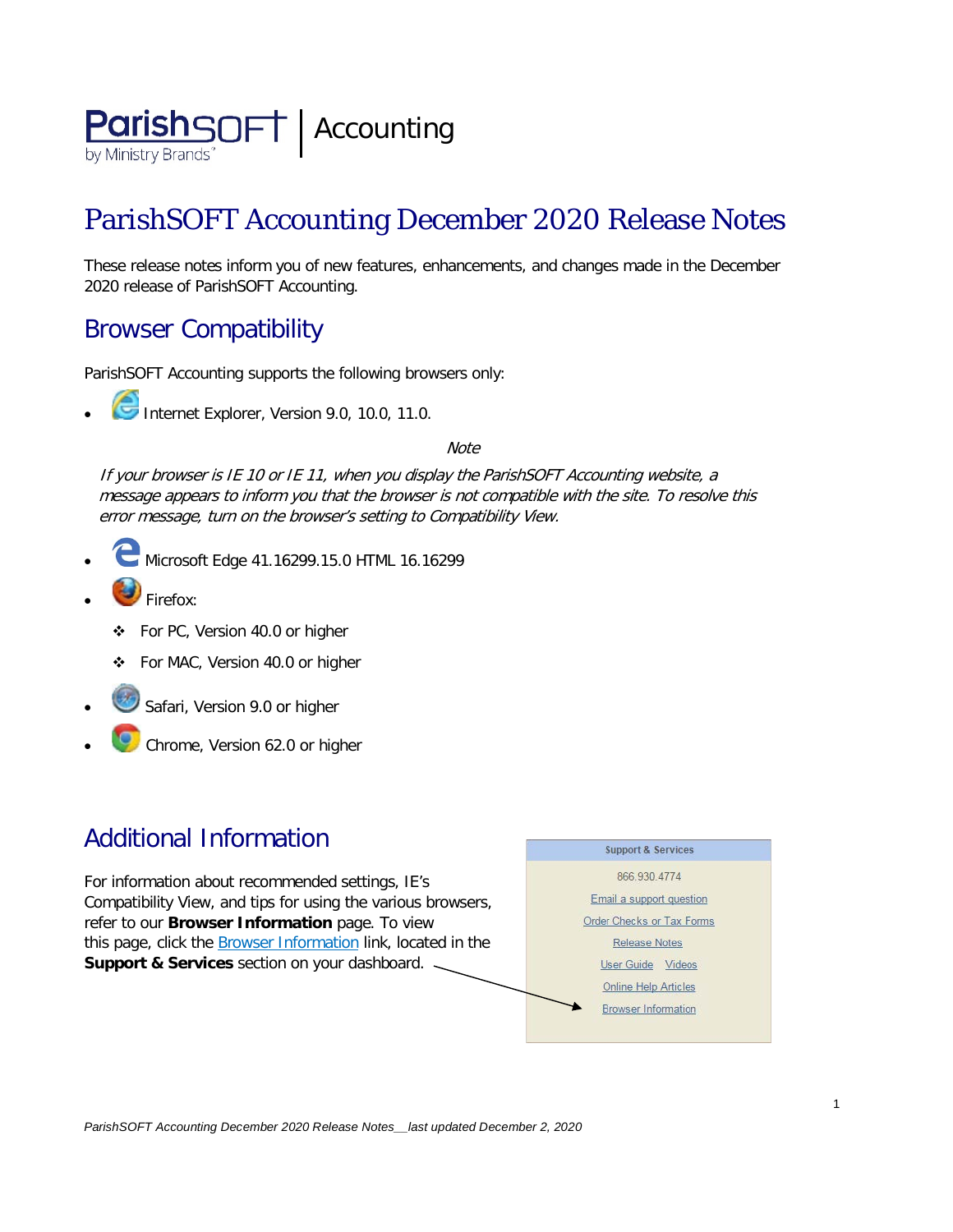### What's New

Church Manager



#### Audit Date Fields Throughout ParishSOFT Accounting Now Show User's Local Time

Previously, across ParishSOFT Accounting when an audit log entry was inserted, the main date assigned was based on the server's time zone (Eastern Time). Beginning with this release, the main date assigned to a record is based on the user's local time.

|      | The main date assigned to audit records<br>is now based on the user's local time. |       |                                |        |        |
|------|-----------------------------------------------------------------------------------|-------|--------------------------------|--------|--------|
| Date | User                                                                              | Table | <b>Transaction Number/Name</b> | Action |        |
|      | 11/20/2020 Andrew Haystead                                                        | Bill  | 258                            | Update | Expand |
|      | 11/20/2020 Andrew Haystead                                                        | Bill  | 258                            | Insert | Expand |
|      | 10/7/2019 ParishSOFT Support                                                      | Bill  | 257                            | Insert | Expand |
|      | 10/7/2019 ParishSOFT Support                                                      | Bill  | 256                            | Update | Expand |

Within the audit record (accessed by clicking the **Expand** button), the timestamps displayed in the **DateCreated** and **DateModified** fields are expressed differently, depending when the events were logged into ParishSOFT Accounting. Specifically:

• **Events logged before October 28, 2020** are expressed in Eastern Time. The "ET" designation, highlighted in the illustration below, lets you know that the date and time values are expressed in Eastern Time.

| <b>BankAccount</b> | True                    |  |
|--------------------|-------------------------|--|
| CreditCard         | False                   |  |
| Reconciled         | False                   |  |
| <b>DateCreated</b> | 7/6/2020 11:09:32 AM ET |  |
| DateModified       | 7/6/2020 11:09:32 AM ET |  |

• **Events logged after October 28, 2020** are expressed in Coordinated Universal Time (UTC) or Greenwich Mean Time. The "UTC" designation, highlighted in the illustration below, lets you know that the date and time values are expressed in UTC.

| <b>RecordStatus</b> |                         |  |
|---------------------|-------------------------|--|
| ∣ DateCreated       | Nov 20 2020 11:05AM UTC |  |
| <b>DateModified</b> | Nov 20 2020 11:05AM UTC |  |

T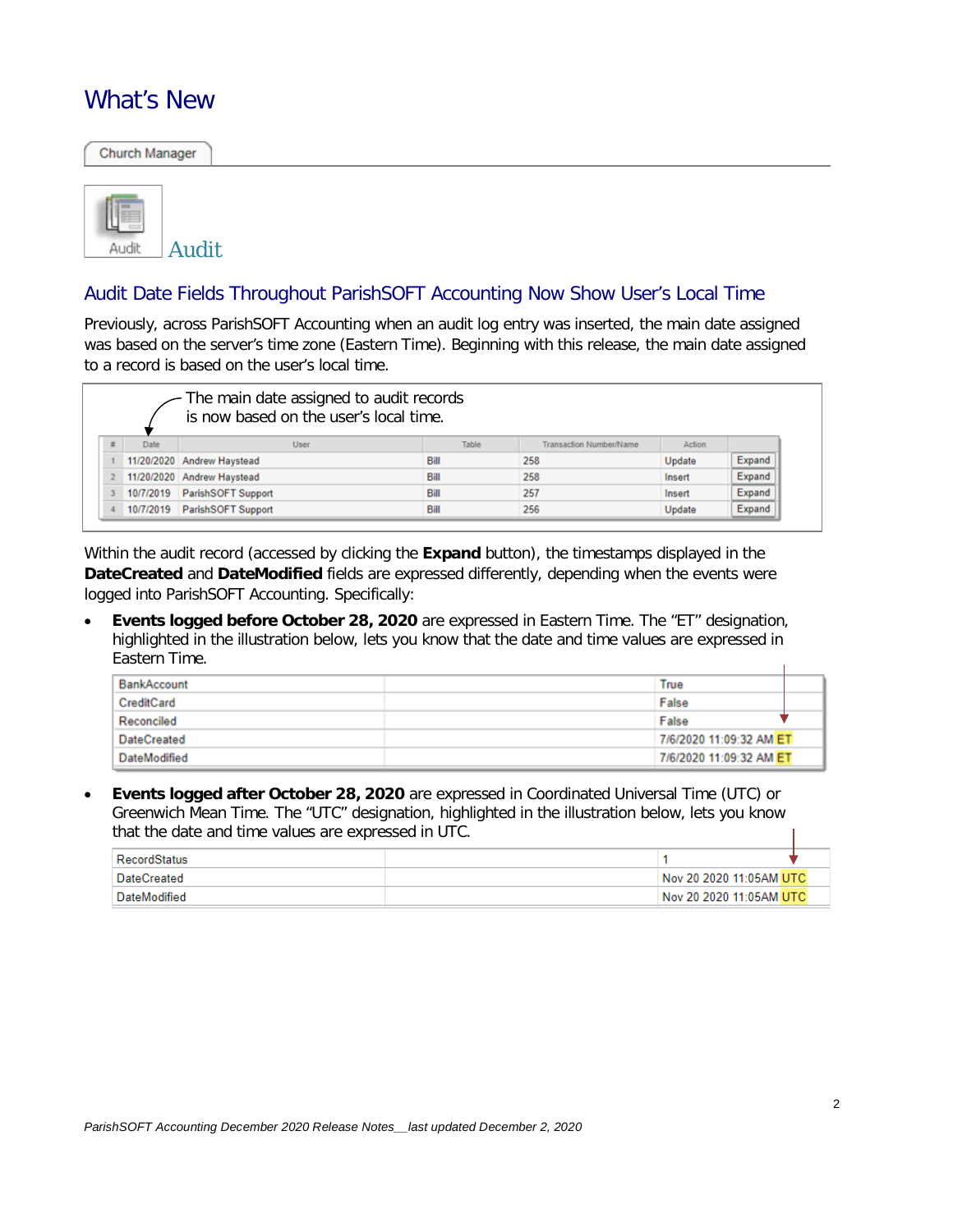| Payroll |  |  |
|---------|--|--|
|         |  |  |

Forms Forms

#### IRS Forms W2, 944, and 1099 Updated to 2020

In this release, we updated the W-2, W-3, 944, 1099-MISC, and 1099-NEC forms to 2020. We also tested our processes to ensure that you can successfully file tax returns (both electronic and paper) for the 2020 tax season.

Additionally, we added e-file capability for 1099-NEC and 1099-MISC forms. You can now electronically transmit these forms directly to the IRS.

#### Federal and State Withholding Tax Tables Updated to 2021

In this release, we updated the Federal withholding tax tables for 2021. We also updated the tax information (including the income tax calculators and state withholding tax rate changes) for all states that have released their updated rates for 2021.



#### Added the Ability to Set Up a Separate 1099 Address for Vendors

Previously, the system recorded one address only for vendors and printed that address for mailing vendor payments and 1099s. Because some vendors use one mailing address for payments and another for other types of correspondence, we added a feature that enables you to set up a separate mailing address for 1099s. In doing so, you can avoid the extra work of changing the address before printing a vendor's 1099 and then changing it back before a mailing the vendor a payment.

If you need to set up a separate address for mailing a vendor's 1099 form, complete the following:



2. On the **Vendor Information** page, find the desired vendor.